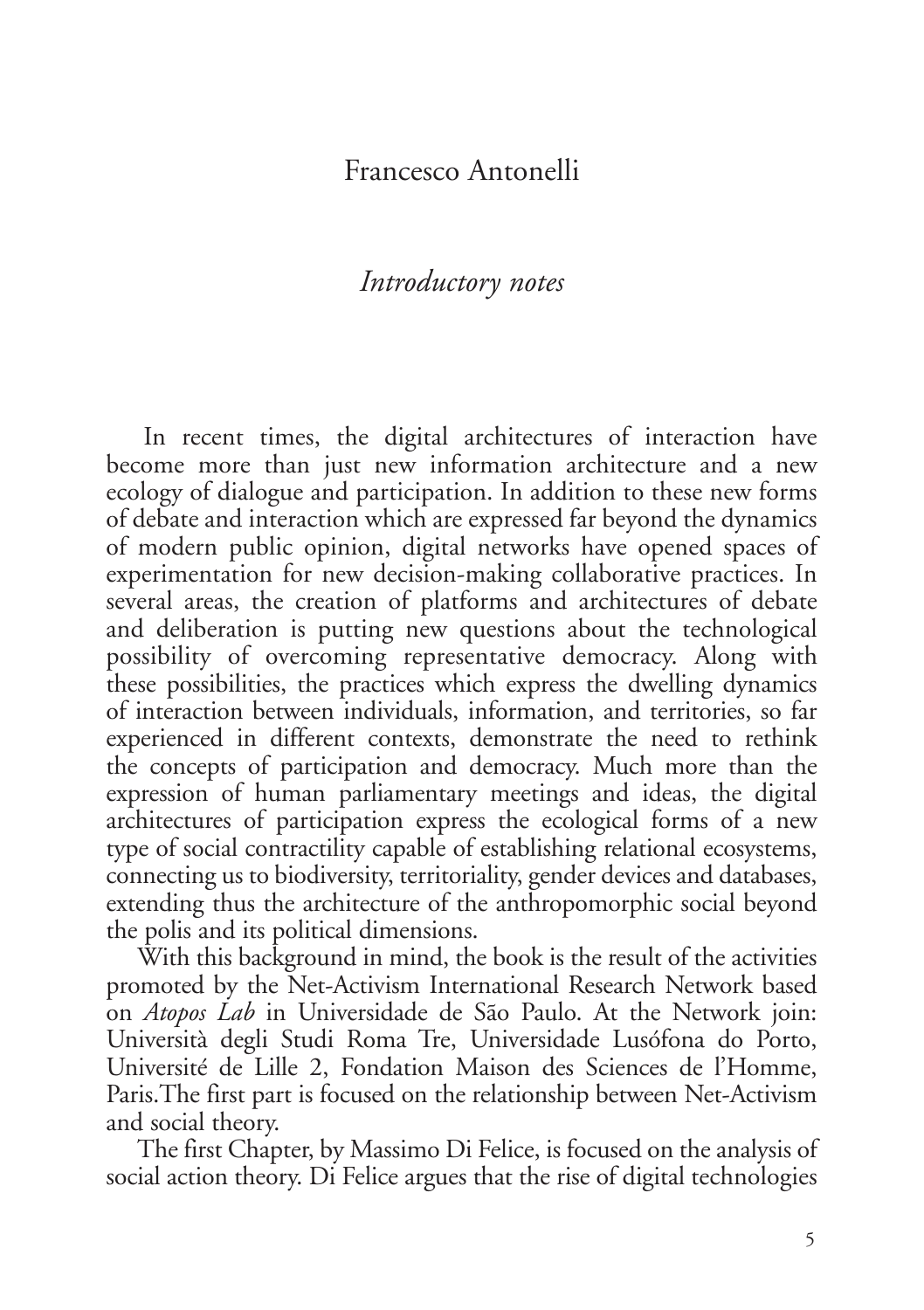has been changing social theory perspective about the relationship between action, actor and social environment. On the basis of this point of view, he discusses twenty idea for re-thinking social theory in contemporary world.

The Paper by Antonio Tursi analyses the relationship between Net-Activism and contemporary democracy. Contemporary activism is notably marked by the use of digital communication networks. It therefore reflects the characteristics of these works, such as emotion and accelerated temporality. The redefinition of activism requires a new interpretive map developed between two axes: global/local and political reform/media reform. Net-Activism has an impact on the definition and practices of democracy, definitely marking an enlargement of the action repertoire available to individuals and to groups but also risks alienating the participation of citizens from the circles where decisions are made.

The purpose of the third chapter, by Francesco Antonelli, is to retrace the transformation of intellectuals in the passage from an industrial to a post-industrial society, up until the global network society, through a brief critical review of the main sociological themes that have dealt with this issue. The basic theory is that intellectuals are no longer a social and cultural elite defined by their relationship with political movements, but a mass and a variety of highly differentiated actors who find an environment full of risks and opportunities on the Internet, while taking part in the dynamics of power and counter-power, of criticism and economic production in a global society.

The following chapter, by Marco Binotto and Federica Ferrari, intends to analyse this identity practice, the link between the image of the networks as illustration and prefiguration of horizontal, de-centered, fragmented movements and the ideological contour of a society built around this metaphor. It also aims to define the connection that exists between communication technologies used to build organisational forms of contemporary social movements, and the configuration that shapes these collective actions.

The final paper in part one, by Elisabetta Ruspini and Sveva Magaraggia, is focused on the relationship between digital technologies and gender problems. They argue the rise of web 2.0 has been changing a gender perspective based on the classic dichotomy between masculine and feminine, opening the way to new gender interpretations and practices.

Part two presents a number of case studies on Net-Activism in the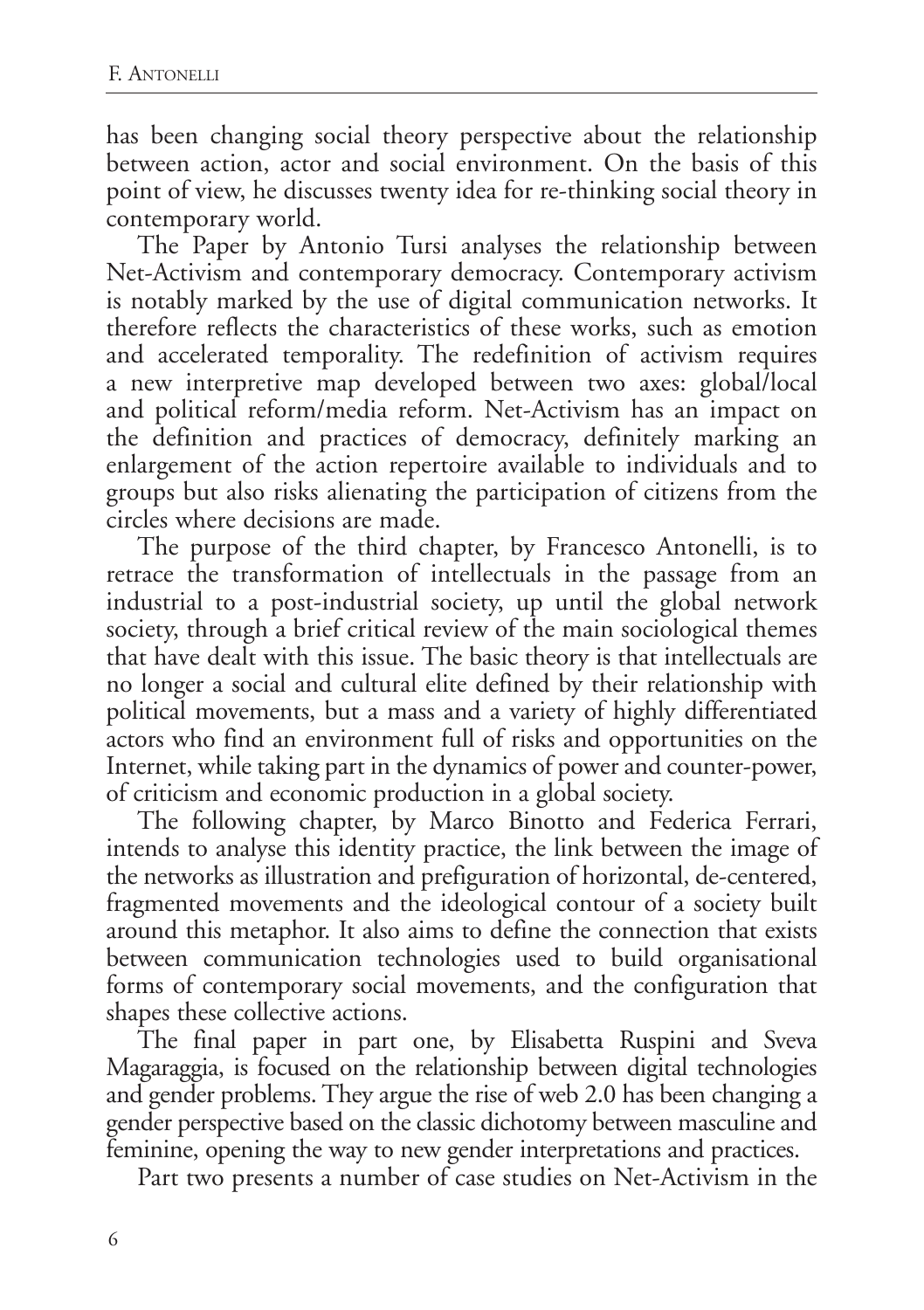contemporary global world.

A paper by Serena Fossati explores the communicative infrastructure of a youth organisation in China, that is actively engaged in environmental protection, and analyses what communication technologies are adopted and how they are used in combination. The findings are based on in-depth interviews with staff members and the content analysis of 1810 posts retrieved from the social media accounts of the association: Sina Weibo, RenRen and WeChat. Findings show that there are striking differences between the platforms, in terms of function, audience, content, and interaction. The study then considers the role of social media affordance in affecting and shaping the communicative infrastructure of the green group, in particular connectivity (the possibility of the organisation to establish a connection, strengthen the relationship with its audience and subsequent mobilisation) and visibility (the possibility to amplify its cause, reaching a broader audience).

Use of the Internet in collective action is one of the most salient features of mobilisation happening across the world in the first two decades of the new millennium. Worldwide, the web played a key role in the construction and deployment of huge demonstrations and provided unprecedented participatory tools. These opportunities are also exploited by radical movements and extreme right-wing organisations, whose use of the Internet is still not well understood. The seventh chapter, by Emanuele Toscano, proposed here aims to analyse the specific case of an extreme right-wing organisation in Italy, CasaPound, and is based on an empirical research carried out in recent years within this movement. Starting from a review of the literature about this issue, it will analyse in particular the use of the web by CasaPound, and its particular characteristics.

The eighth chapter also focuses on Italian right movements. This article, by Federico Tarquini, presents a mediological analysis of the relationship between media and social and political forms; examining the Italian far-right movement – 'destra non conforme' – in order to show how its aesthetic, social and cultural forms are informed by the imagery produced by the cultural industry and digital cultures. The aim of this paper is therefore to demonstrate the relationship of mutual influence between social and cultural forms typical of digital media, jointly with the change of political forms. This obviously raises the question about the category of extremism, or at least as it was understood in the twentieth century.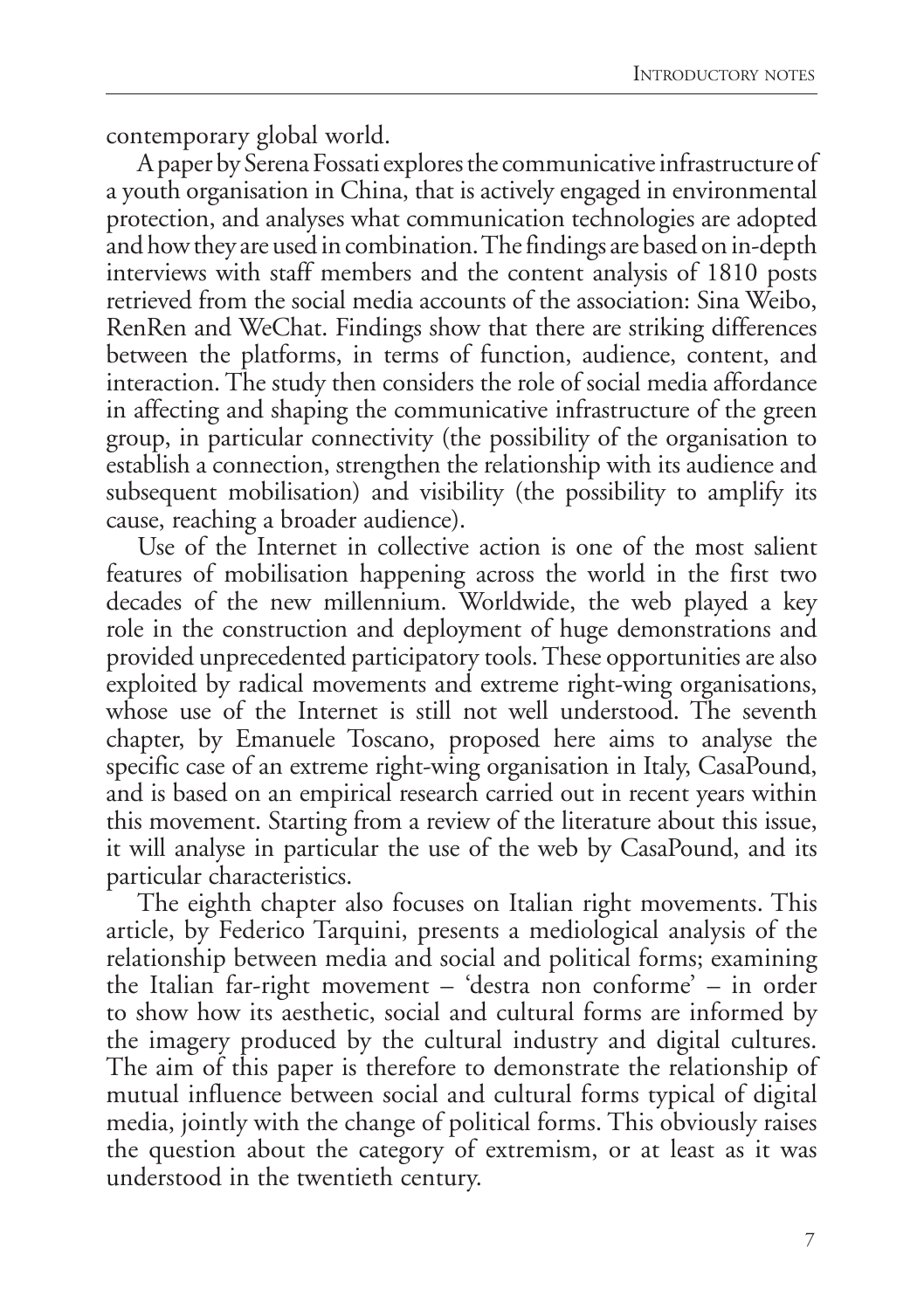Chapters nine and ten both focus on the case of Expo 2015 in Milano. In recent years political participation and political consumerism have highlighted the ethical and responsible side of consumption practices. The Internet at large and social media have increased the likelihood of engaging in political consumerism. According to previous research, among social networking sites, Twitter is more focused on the sharing of opinions and information, thus it is more likely to be used as a means of debate about political consumerism. The paper by Ariella Mortara and Stefania Fragapane presents the results of a qualitative analysis conducted on Twitter posts, the aim of which was to analyse Italian consumer reaction to the news concerning McDonald's and Coca-Cola's official sponsorship of Expo 2015.

The paper by Stefania Parisi and Luca Massidda originates from a strong hypothesis: in the late nineties, social movements ascribed powerful political relevance to the media system: it was identified as a strategic field for the construction of a common space not expropriated, in its work and life, by Capital's logic. Today, it is precisely the relational and communicative dimension that appears subsumed from proprietary platforms of digital and social media, widely used by social movements. Therefore the construction of an antagonistic subjectivity seems no longer to pass through the imagination and design of an alternative media environment. This hypothesis is tested through the discussion of the findings collected in an ongoing field research on the practices of the 'Attitudine NoExpo' network.

The eleventh chapter, by Fabio Introini and Cristina Pasqualini, is focused on Social Streets. From 2013 onwards, in the main cities of Italy, the emerging phenomenon of Social Streets (from now on SoSts) has been gathering momentum. This process is trying to reconfigure urban forms of sociality with many implications at the level of collective action, participation and metropolitan transition. A SoSt can be defined as the attempt to use Facebook to reconnect and give new life to those social relations of proximity resting on a defined and delimited portion of urban space (the streets) which the SoSts, in turn, contribute to modifying and producing, with their online and offline action. Firstly aimed at rebuilding social ties, confidence and social capital, SoSts play a pivotal role at the pre-political level, reshaping in a participatory way the forms of dwelling. Being dwelling a meta-practice, this means that SoSts are also becoming collectors, catalysts and enhancers of innovative social practices inspired by a new philosophy of sustainability and a culture